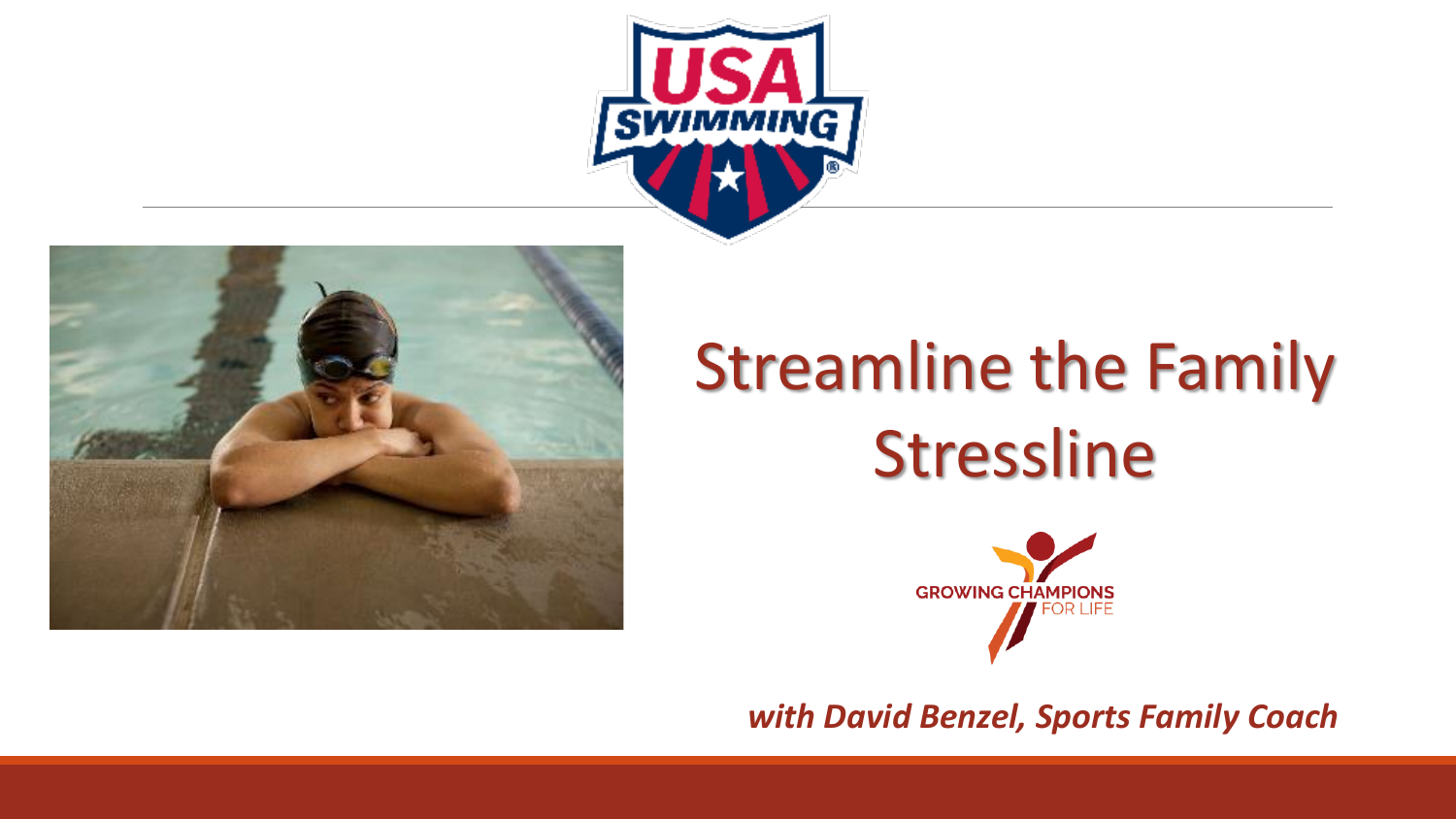# Learning Objectives



•**Challenge your perception about stress.**

•**Identify the stressors in your family life.**

•**Develop a personal plan for using coping resources.**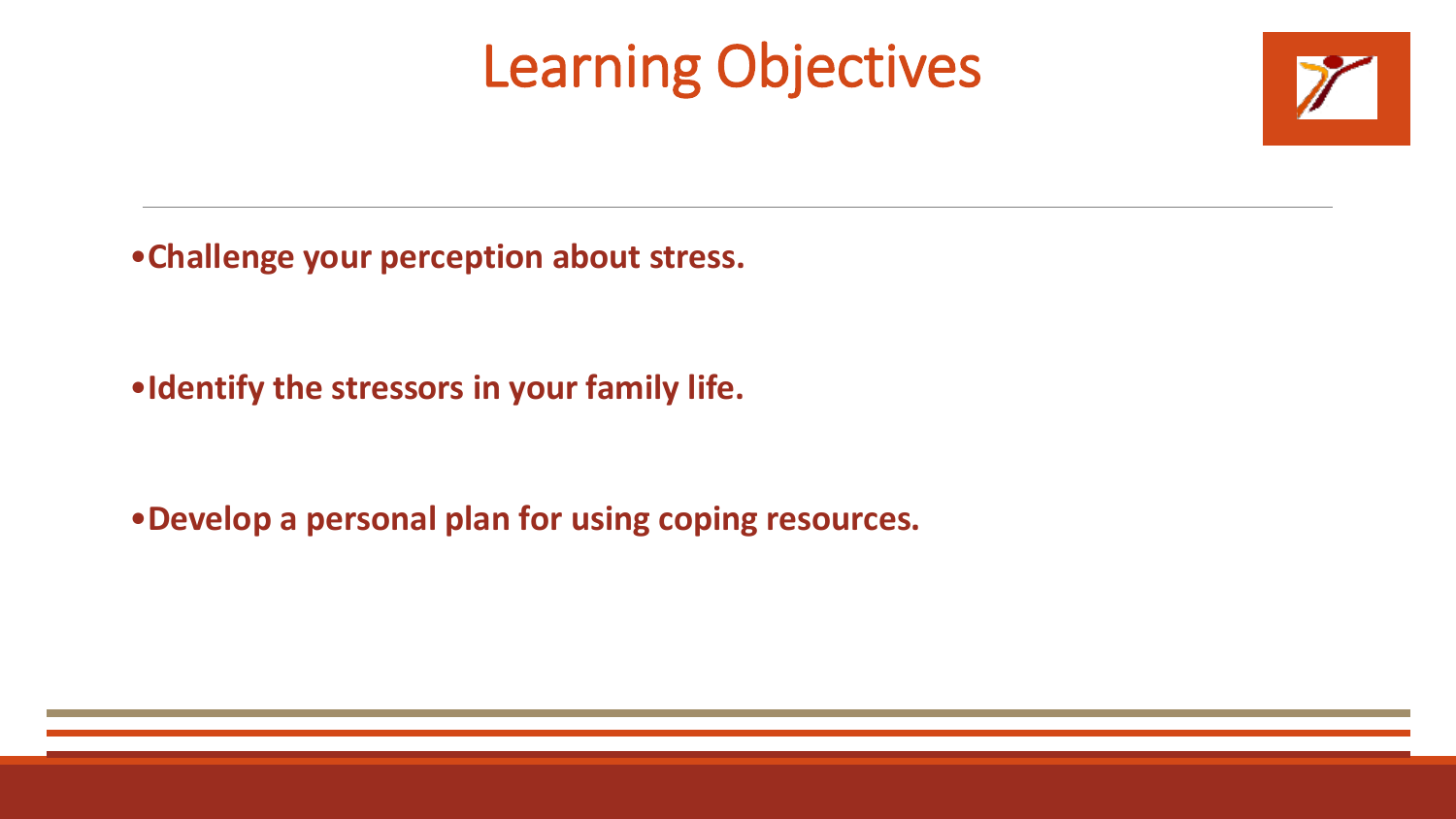# What is Your Stress Mindset?



#### **Mindset #1: Stress is harmful.**

- **It depletes my health and vitality.**
- **IF 15** It debilitates my performance and productivity.
- **It inhibits my learning and growth.** 
	- **The effects are negative and should be avoided.**

#### **Mindset #2: Stress is enhancing.**

- **It enhances my performance and productivity.**
- **It improves my health and vitality.**
- **It facilitates my learning and growth.**
- **The effects are positive and should be utilized.**





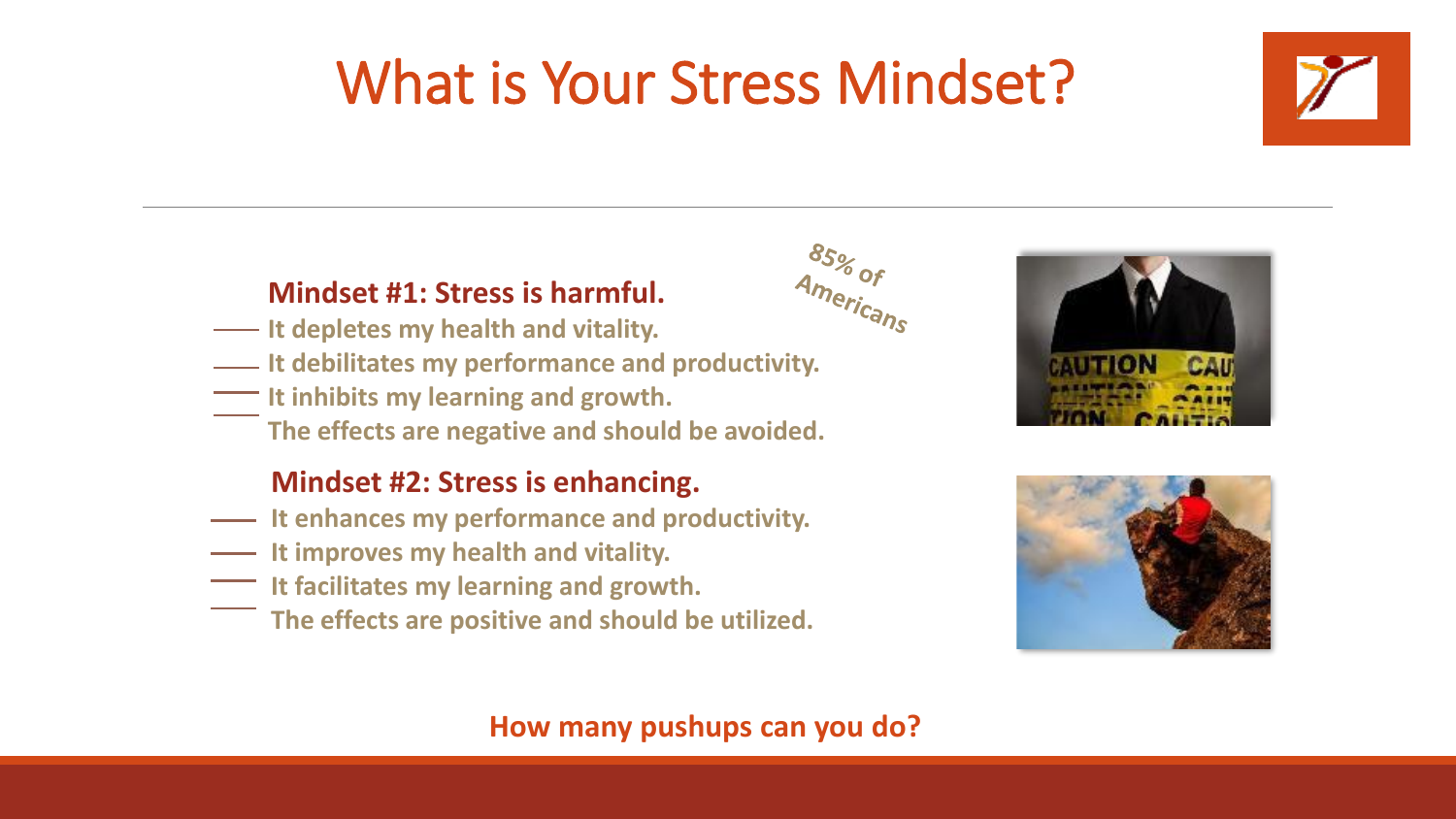## **What is Stress?**



**Stress is:**

- **A. To be avoided at all costs.**
- **B. Experienced by troubled people.**
- **C. Unnecessary.**



- **D. Normal & neutral.**
- **Stress comes in three flavors:**
	- **Developmental**
	- **Environmental**
	- **Accidental**
- **Stress Realities:**



- **Family Symptoms**
- **Personal Symptoms**

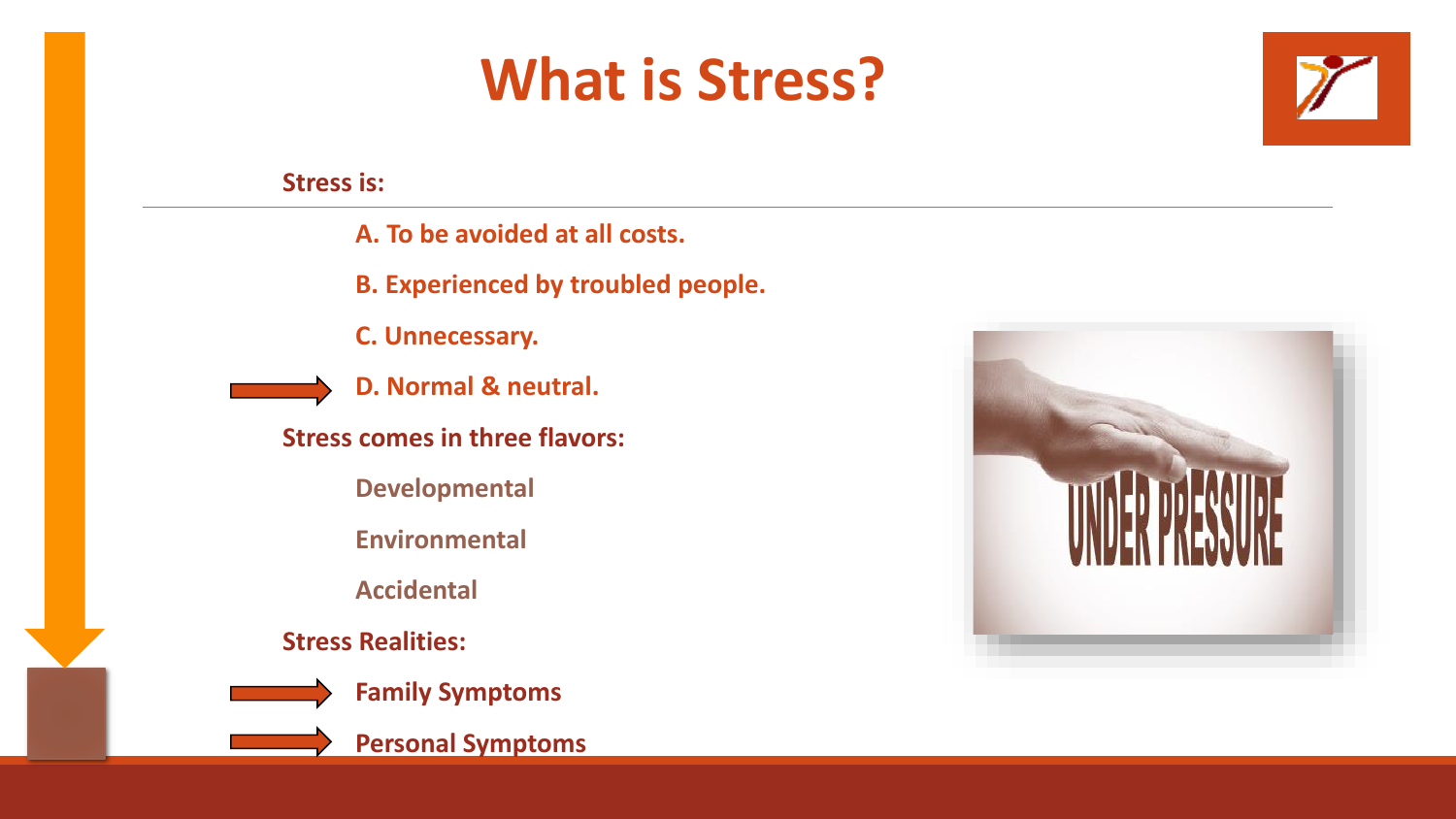# What You Believe Matters



#### **STRESS can make you:**

- **Smarter**
- **Stronger**
- **More successful**
- **Healthier**
- **Happier**



#### **In a 15 Yeart Study of a 15 years of 55 years as a 15 years as as as as** *The best strategy for stress is not to reduce or avoid,* **trustworthy were still alive at the end of the study.** but to **But of those who had a more cynical view of human nature, 60% of them had Rethink & Embrace**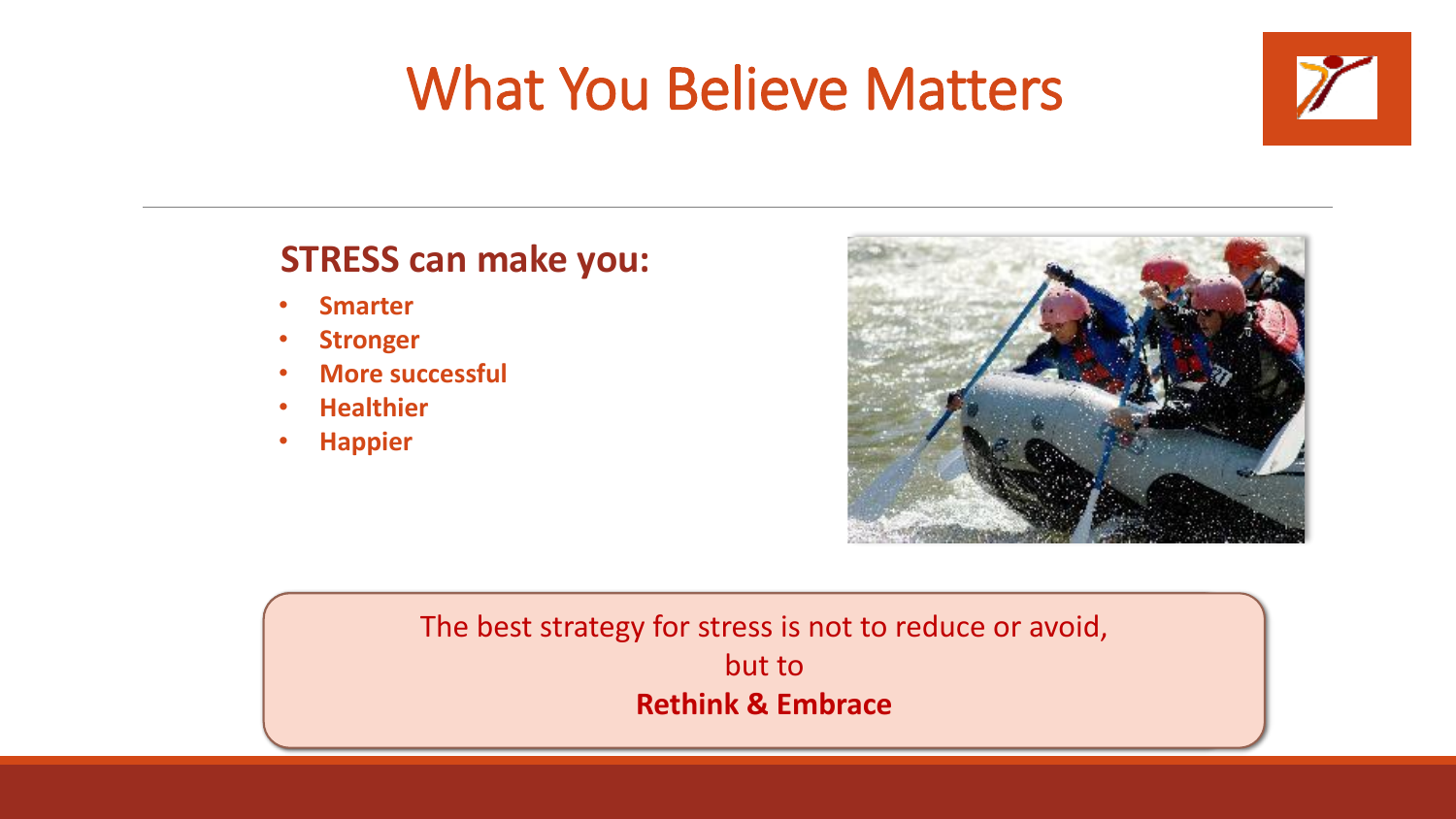### Who You Are is Determined by What You Believe.



**I must be perfect. I must have everyone's love and approval. Things have to go my way for me to be happy. My unhappiness is externally caused. I am only as good as what I do. Life should be fair. I should not have to wait for what I want. Things are black and white to me. The past predicts the future. My athletic problems are my coach's fault.**

#### **The Lies We Believe The Truths We Must Believe To err is human. What 'should' have happened did. You can't please everybody. You don't have to. The virtue lies in the struggle, not in the prize. You are not entitled. There is no gain without pain. Emotional problems are good. Life is difficult. You reap what you sow.**

Books by Dr. Chris Thurman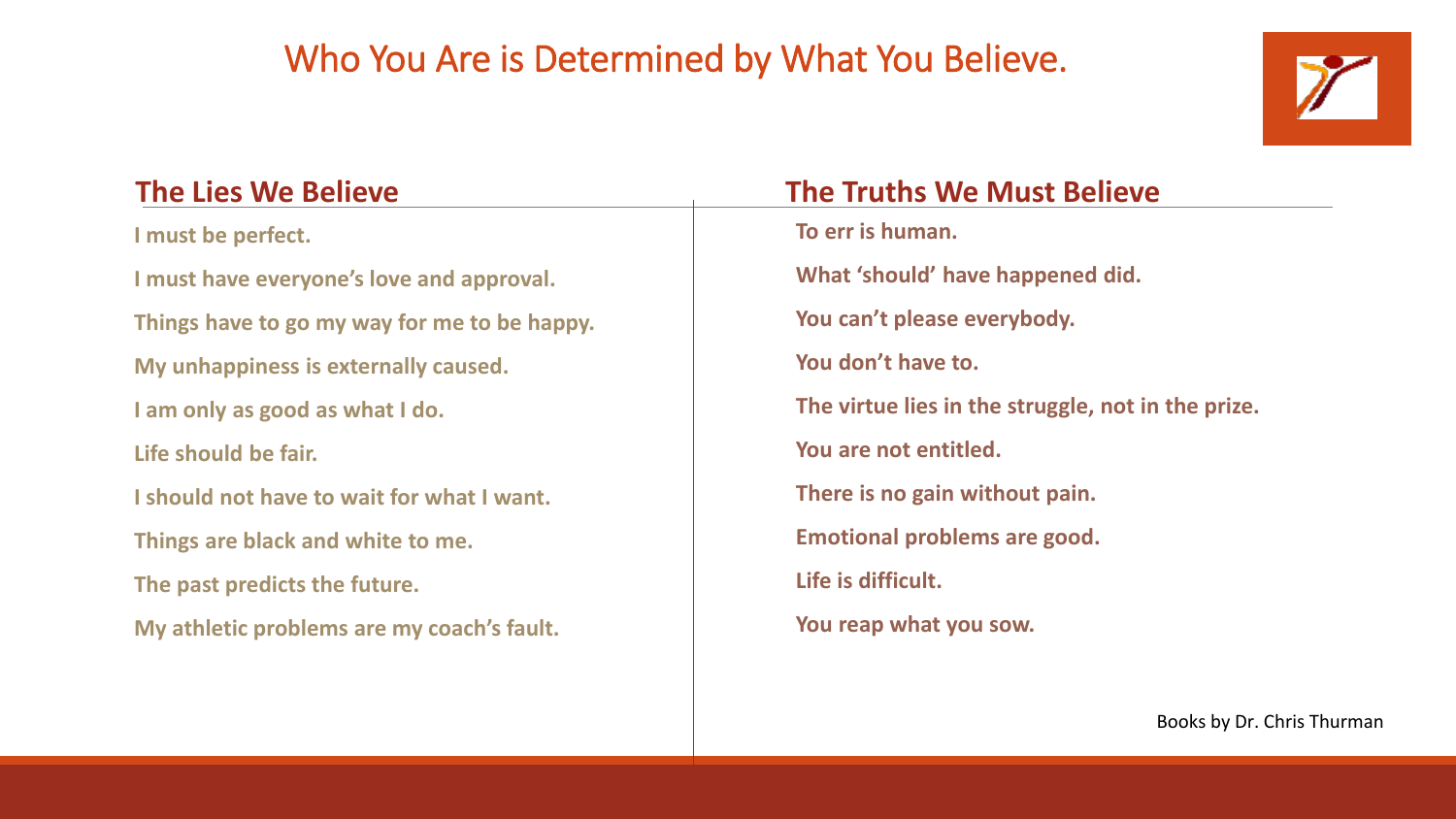### Life Stressors



#### **Which of these events or circumstances seem to create the most stress for your child?**

| <b>Practice Environment</b>                                      | <b>Competition Environment</b>                                                    | <b>School Environment</b>                                                 |
|------------------------------------------------------------------|-----------------------------------------------------------------------------------|---------------------------------------------------------------------------|
| Worries about practice<br>performance before it starts;          | Physically affected by pre-<br>event stress before it starts;                     | Worries about exams night before or<br>morning of a class;                |
| Nervous about pleasing<br>coach or teammates during<br>practice; | <b>Mentally distracted during</b><br>event due to performance<br>outcome anxiety; | Emotionally distraught over grades<br>received;                           |
| Anxiety after practice about<br>mistakes made;                   | Suffers emotionally for long<br>periods after event;                              | Overly concerned about approval of<br>friends in school;                  |
|                                                                  |                                                                                   | Reluctant to join social activities or<br>groups due to "not fitting in." |

#### **Rate each stressor from 1 (lowest) to 10 (highest) to indicate their intensity.**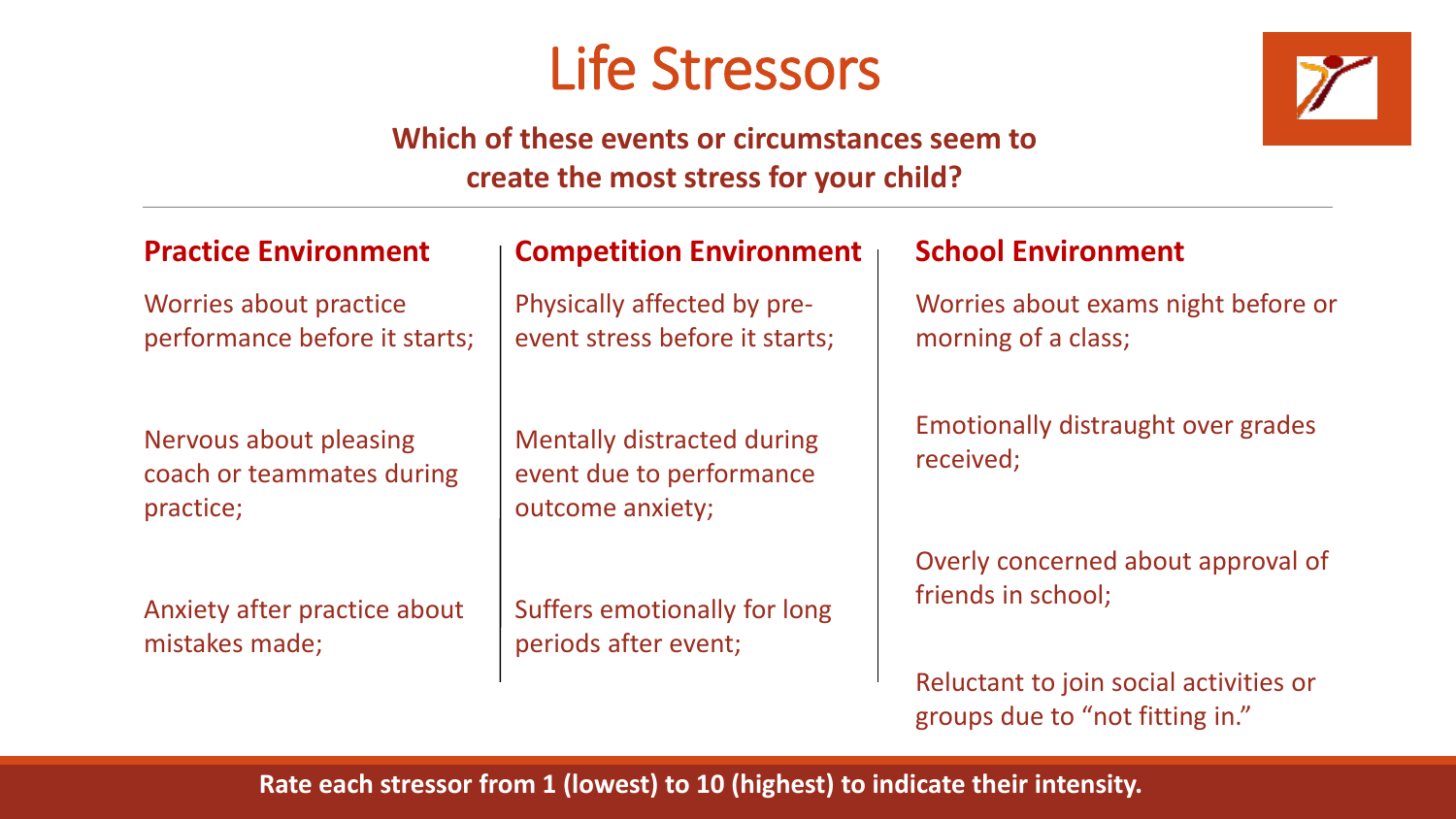### **STRESSORS**



**Place each stressor from the previous page in the proper category**

### "Outside my control"

- Nervous about pleasing coach or teammates during practice;
	- Overly concerned about approval of friends in school;

# "Within my control"



Mentally distracted during event due to performance outcome anxiety;



Worries about exams night before or morning of a class;

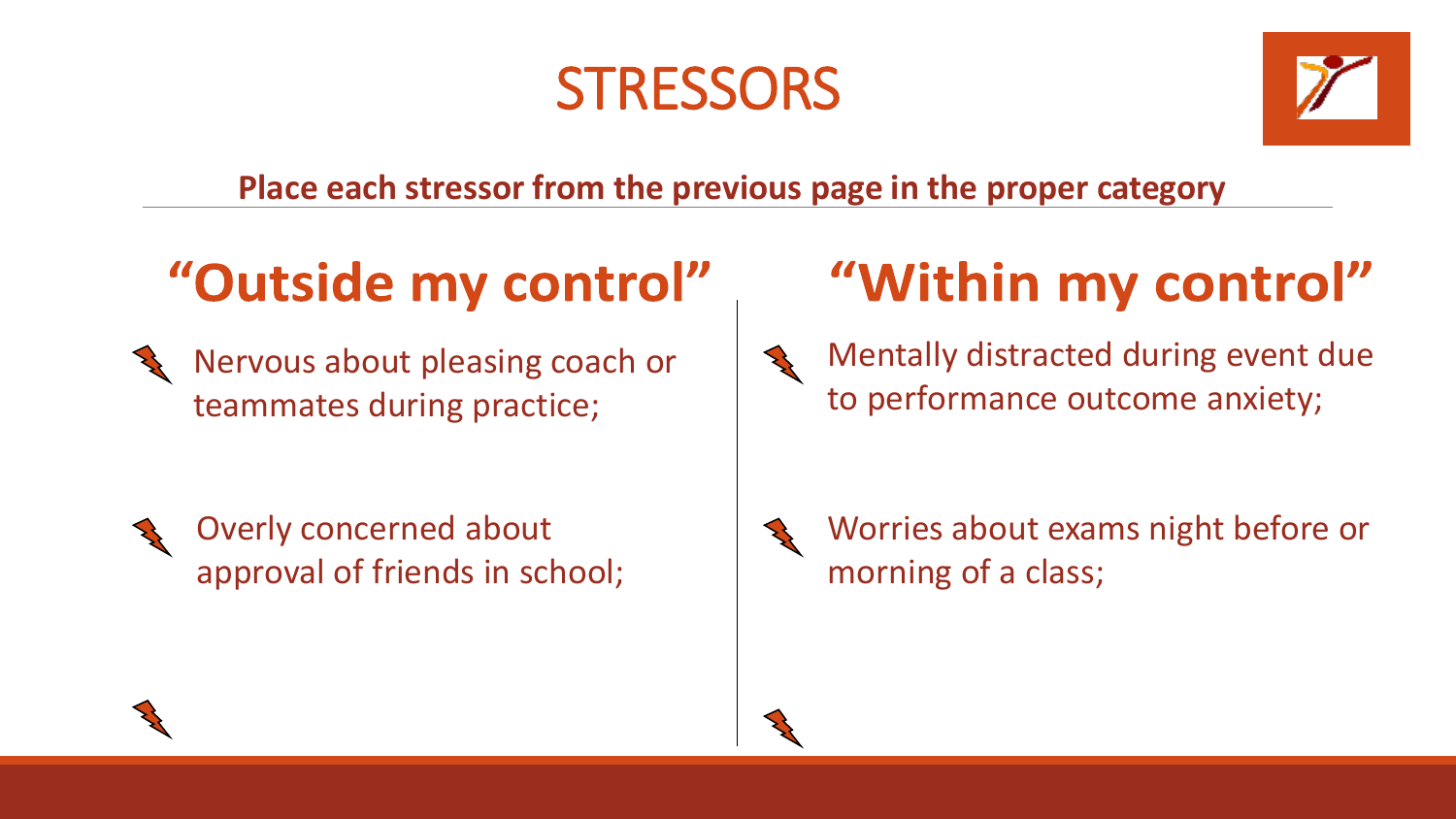

#### **A mentally or emotionally disruptive influence**

•**Stress is a physical reaction going off inside your body.** 

•It's an **alarm** that is used to **protect you when you're in trouble.**

•**Another way of thinking about stress is how you deal with all the things you cannot control.**

•**One of the most damaging aspects of stress is that our bodies**  retain the **memory** of stress **long after our minds calm down.** 

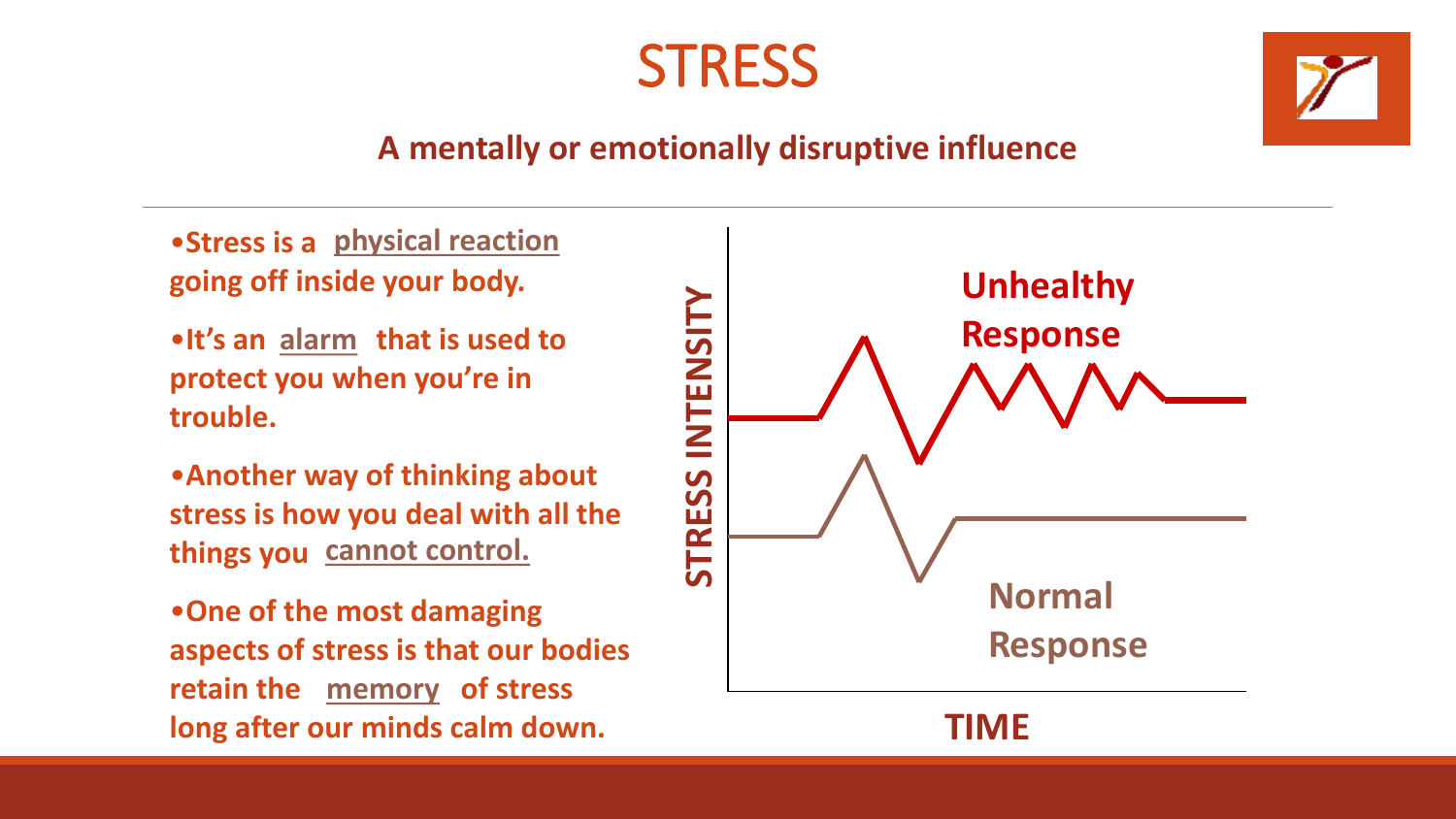## Your Response Options



**Fight or Flight Response Motivated to protect or defend self, or survive.**

**The Challenge Response Motivated to seize the opportunity to learn and grow.**



### **Tend-&-Befriend Response**

**Motivated to protect the friends and community you care about.**







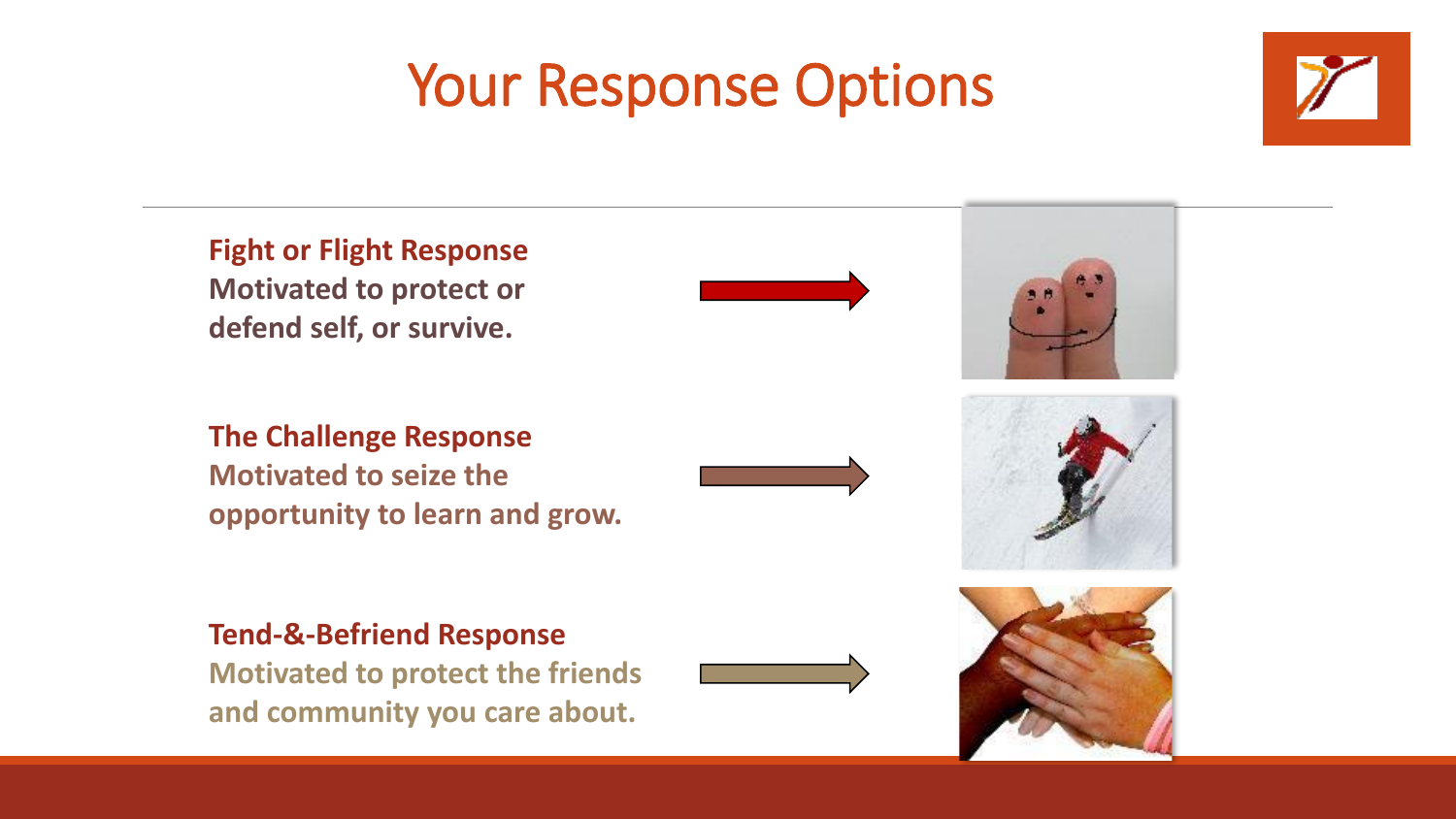### **What Creates Well-Being and Happiness?**

**From: [www.authentichappiness.com](http://www.authentichappiness.com/)**

**Your Score 1- 5**

**1. Positive Emotion**

•**The "pleasant" life**

#### **2. Accomplishment** •**Realization of worthwhile goals**

#### **3. Engagement** •**Being "in the flow"**

#### **4. Relationships** •**Long-lasting, secure relationships**

#### **5. Meaning**

•**Using your strengths in the service of something bigger than yourself**

#### **What's not on the list? -------------------- Money/Trophies**







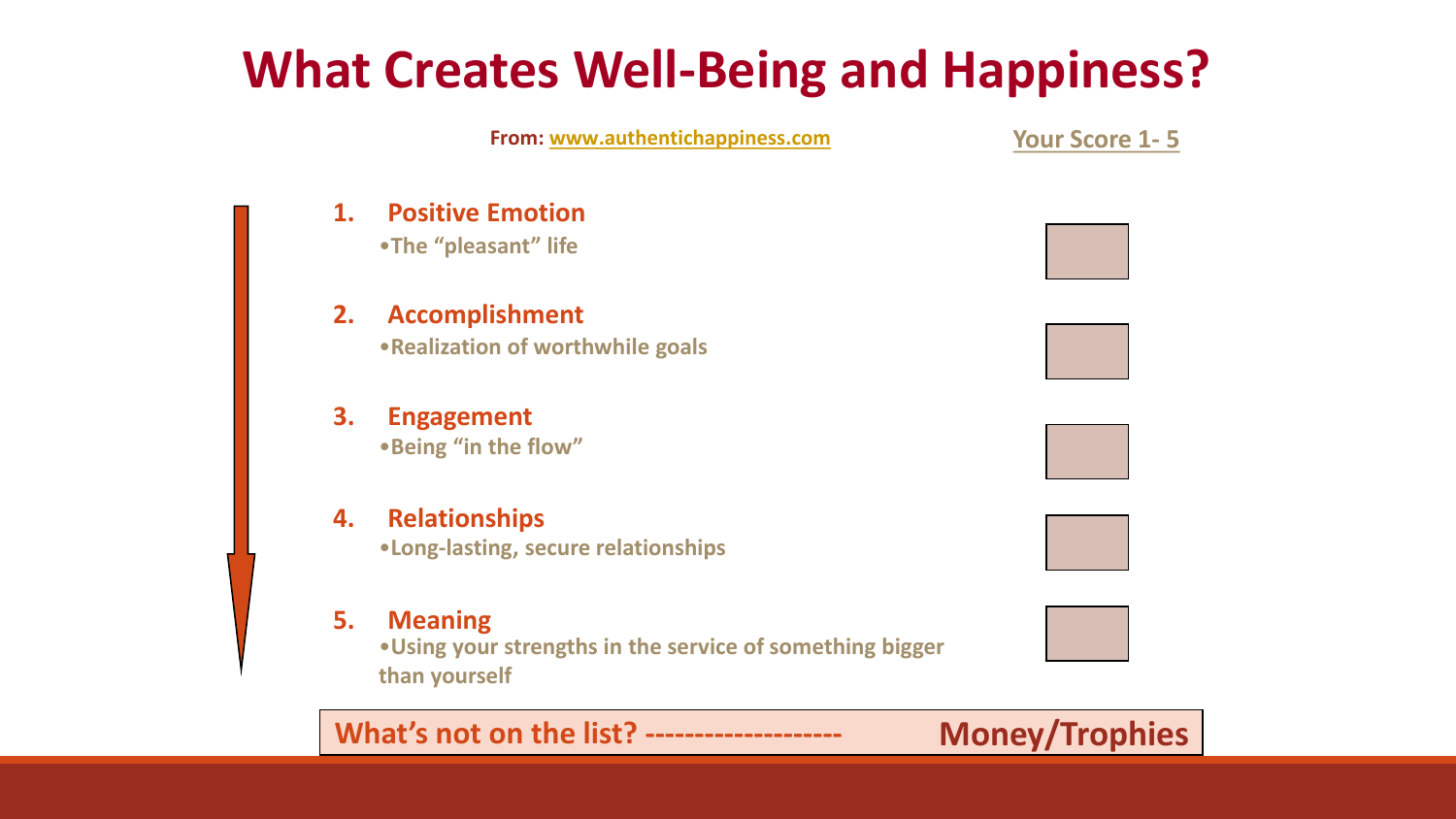# Five Strategies that Create Personal Well-Being



**1. Keep a daily record of 3 "Golden" Moments; ("What went well today & why")**

**2. Keep a Gratitude Journal (make 3 daily entries)**

**3. Practice an optimistic explanatory style when misfortune strikes;**

**4. Create a 5:1 Environment – 5 positive emotions for every 1 negative;**

**5. Set aside a specific time for prayer/meditation daily;**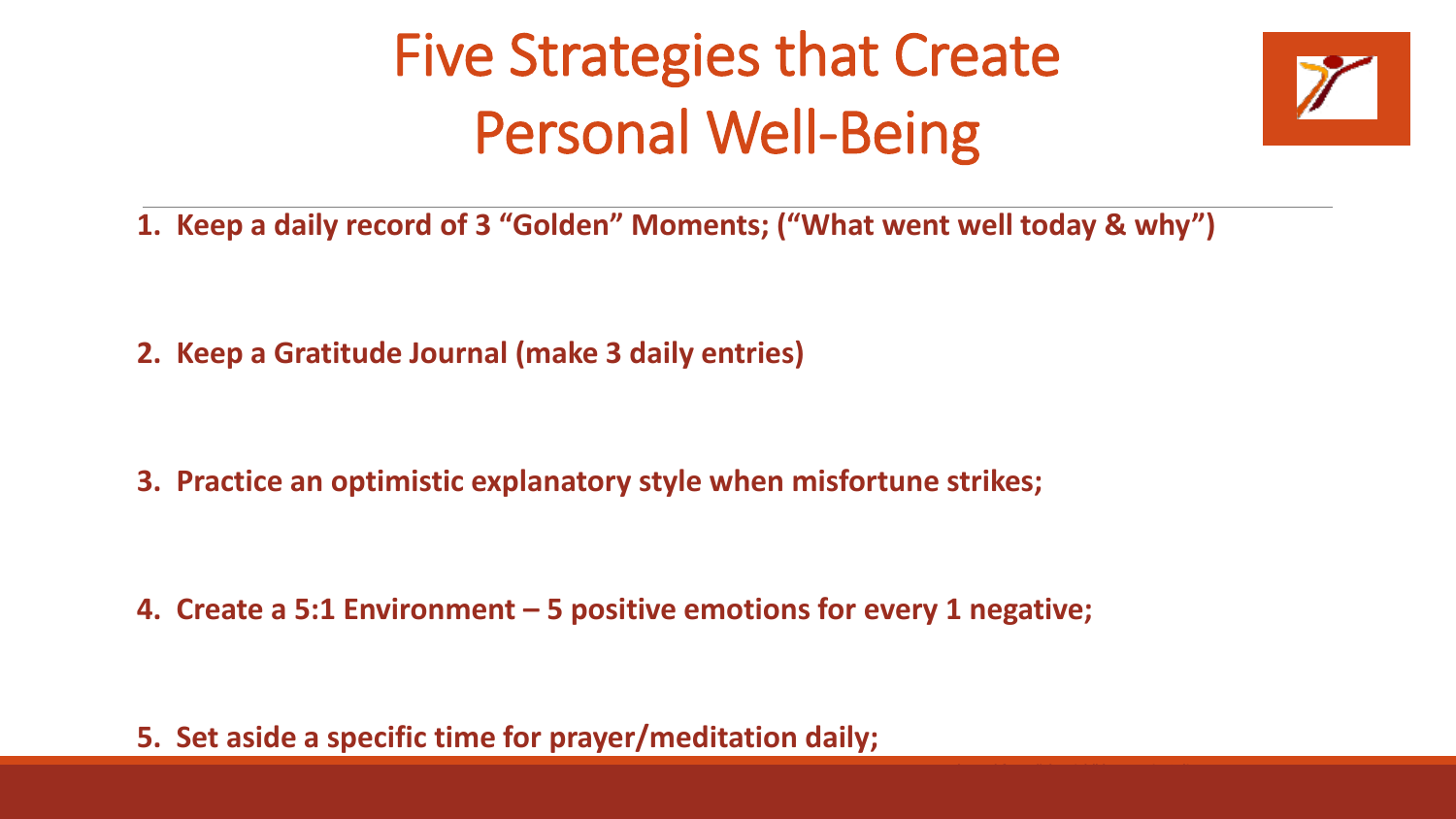



### "People are not disturbed by things, but by the view they take of them."

**- [Epictetus](http://www.brainyquote.com/quotes/quotes/e/epictetus104206.html)**

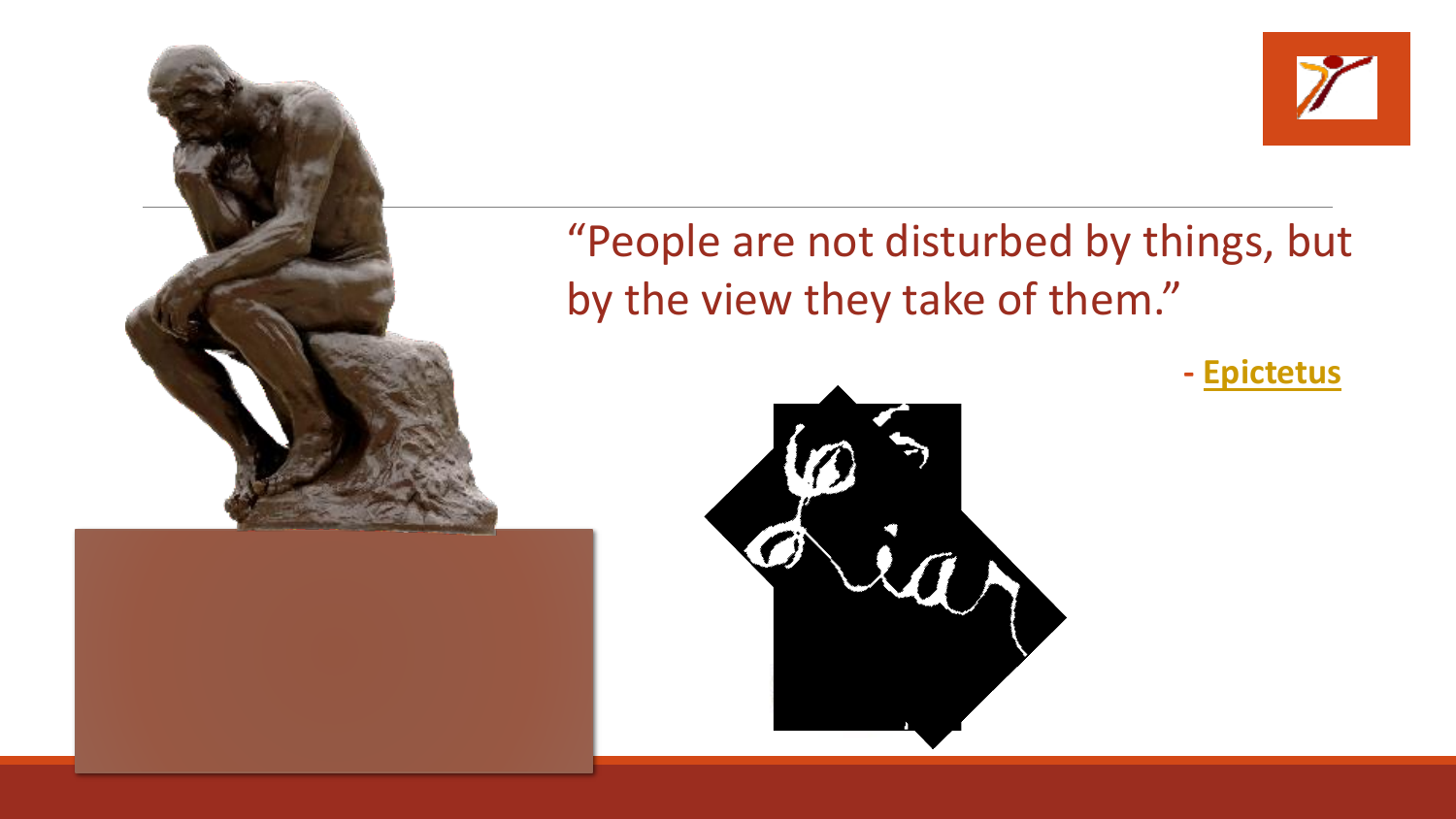## My Action Plan



**List three predictable stressors to work on. What strategies will improve the way you cope w/ each one?**

| <b>Stressors</b> | <b>Strategies</b> |
|------------------|-------------------|
| Ι.               |                   |
|                  |                   |
| 11.              |                   |
|                  |                   |
| Ш.               |                   |
|                  |                   |